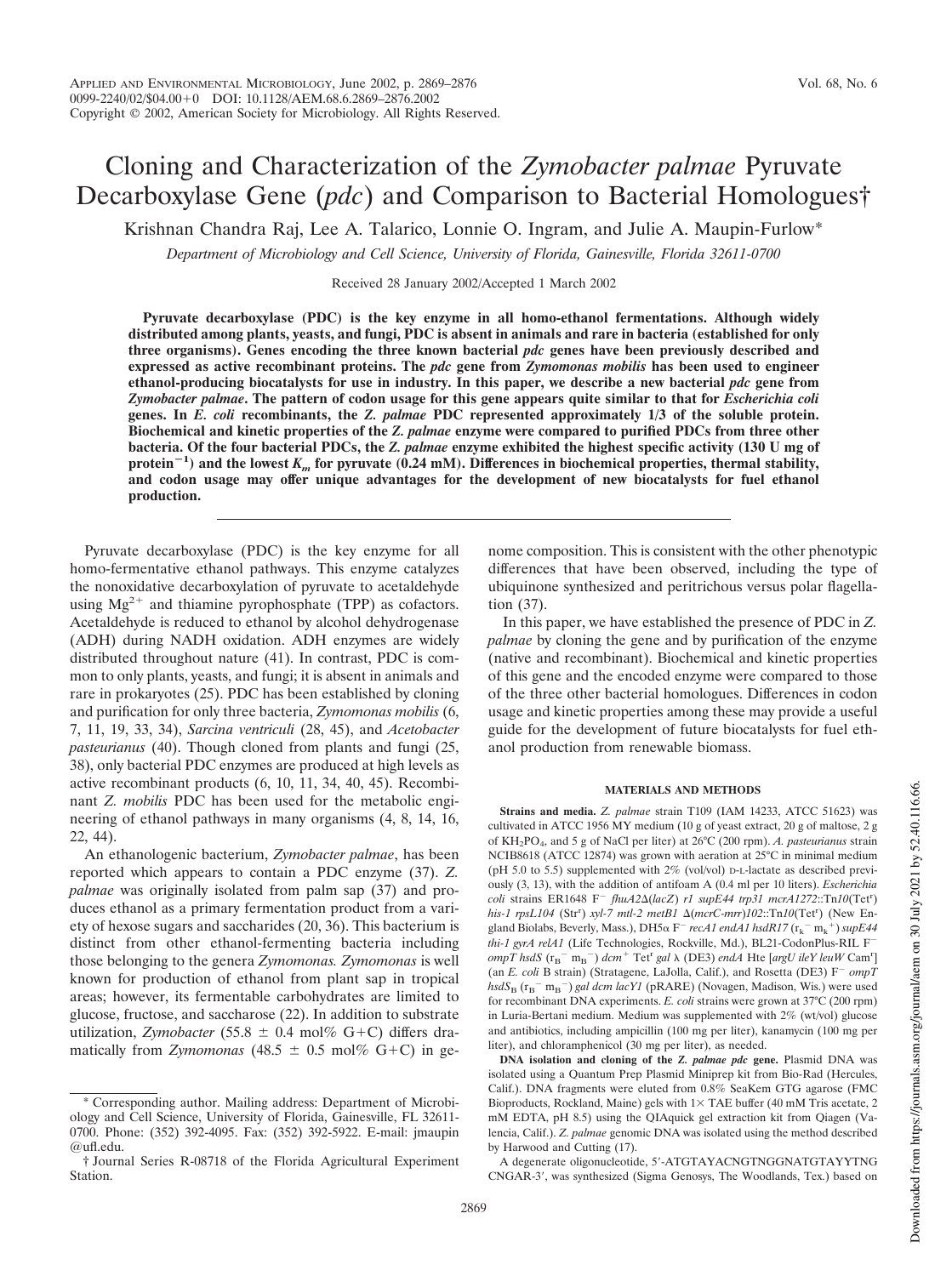

FIG. 1. Cloning of the *Z. palmae pdc* gene. Plasmid pJAM3400 carries a 6-kb *Bam*HI fragment of *Z. palmae* genomic DNA, blunt ended and ligated into plasmid vector pLITMUS28. The remaining plasmids were derived from pJAM3400 and were used for DNA sequence analysis of a 2.9-kb region that included the *pdc* gene. Plasmid pJAM3440 was used to produce the *Z. palmae* PDC protein in recombinant *E. coli*. The arrowhead indicates the direction of *pdc* gene transcription.

the N-terminal amino acid sequence of PDC purified from *Z. palmae* (R is A or G; N is A, C, G, or T; Y is C or T). The oligonucleotide was labeled at the  $3'$  end using terminal transferase with digoxigenin-11-dUTP as recommended by the supplier (Roche Molecular Biochemicals, Indianapolis, Ind.) and used to probe *Z. palmae* genomic DNA. Based on Southern hybridization, a partial library of 5.5- to 6.5-kb *Bam*HI genomic fragments was generated using plasmid vector pLITMUS28 (New England BioLabs). Colonies were screened with the labeled oligonucleotide. This allowed the isolation of plasmid pJAM3400 containing the complete *pdc* gene on a 6.0-kb *Bam*HI fragment (Fig. 1).

**Analysis of DNA and protein sequences.** Plasmid pJAM3400 was subcloned as depicted in Fig. 1. This enabled the sequencing of both DNA strands of a 2.9-kb region, including the *pdc* gene, by the Sanger dideoxy method (42) using a LICOR sequencer (DNA Sequencing Facility, Department of Microbiology and Cell Science, University of Florida).

Genpro 5.0 (Hoefer Scientific, San Francisco, Calif.), ClustalW, version 1.81 (46), Treeview, version 1.5 (39), and MultiAln (12) were used for DNA and protein sequence alignments and comparisons. Deduced amino acid sequences were compared to protein sequences in the GenBank, EMBL, and SwissProt databases at the National Center for Biotechnology Information (Bethesda, Md.) using the BLAST network server.

**Purification of PDC proteins.** An overview of the PDC purifications is presented in Table 1. All procedures were performed at room temperature and all purification buffers contained 1 mM TPP and 1 mM  $MgCl<sub>2</sub>$  unless otherwise indicated. *S. ventriculi* PDC was purified from recombinant *E. coli* BL21-Codon-Plus-RIL(pJAM419) and Rosetta (DE3)(pRARE, pJAM419) as previously described (45). *Zymomonas mobilis* PDC was purified from recombinant *E. coli*  $DH5\alpha(pLOI276)$  (11) using thermal treatment, Q-Sepharose, and Superdex 200 procedures as described below for the *Z. palmae* PDC, with the exception that the *Zymomonas mobilis* PDC was eluted from Q-Sepharose at 0.22 to 0.32 M NaCl.

(i) Purification of *Z. palmae* PDC. *Z. palmae* and *E. coli*  $DH5\alpha(pJAM3440)$ cells were grown to stationary phase and harvested by centrifugation at  $10,000 \times$ *g* (10 min, 4°C). Cells (12 to 15 g [wet weight]) were resuspended in 6 volumes of 50 mM sodium phosphate buffer at pH 6.5 containing 1 mM TPP and 1 mM  $MgCl<sub>2</sub>$  (buffer A) and passed through a chilled French pressure cell at 20,000 lb/in<sup>2</sup>. Cell debris was removed by centrifugation at  $16,000 \times g$  (20 min, 4°C). Cell lysate was heated to 60°C for 30 min, chilled on ice for 15 min, and centrifuged at  $16,000 \times g$  (30 min at 4°C) to remove denatured proteins. The supernatant was applied to a HiLoad Q-Sepharose 26/10 column (Amersham Pharmacia Biotech, Piscataway, N.J.) equilibrated in buffer A. The column was washed with 200 ml of buffer A and a 400-ml linear 0 to 1 M NaCl gradient was applied at 4.0 ml per min. The peak of PDC activity eluted between 0.4 and 0.5 M NaCl and was pooled. The recombinant *Z. palmae* PDC from *E. coli* was purified to apparent homogeneity by injecting aliquots (0.5 ml) onto a Superdex 200 10/30 column (Amersham Pharmacia Biotech) equilibrated with buffer A containing 150 mM NaCl and 10% glycerol at 0.2 ml per min.

Purification of native PDC from *Z. palmae* required additional steps. Heattreated lysate was applied to a hydroxyapatite CHT5-1 column (Bio-Rad) equilibrated with 10 mM sodium phosphate buffer at pH 6.5 containing 1 mM TPP and 1 mM  ${ {\rm MgCl}_2}$  (buffer B). The column was washed with 30 ml of buffer B and

a 30-ml linear 10 mM to 1 M sodium phosphate gradient was applied at 0.5 ml per min. The peak of PDC activity eluted at 0.45 to 0.5 M sodium phosphate and was pooled. Aliquots were further purified using a Superdex 200 10/30 column as described above. Solid ammonium sulfate was added to the combined active fractions to 1 M and then loaded onto a phenyl Sepharose 6 Fast Flow (low sub) column (Amersham Pharmacia Biotech) equilibrated with buffer A containing 1 M ammonium sulfate. After a 15-ml wash, the column was developed with a 15-ml decreasing linear gradient of 1 to 0 M ammonium sulfate at 0.5 ml per min. The peak of native PDC activity was eluted between 0.55 and 0.3 M salt.

TABLE 1. Purification of bacterial PDC proteins

| PDC protein or purification step <sup>a</sup> | Sp act<br>$(U \, mg^{-1})$ | Purification<br>(fold)  |
|-----------------------------------------------|----------------------------|-------------------------|
| ZpaPDC                                        |                            |                         |
| Lysate                                        | 0.13                       | 1                       |
| Q-Sepharose                                   | 1.3                        | 10                      |
| (Phenyl Sepharose)                            | 66                         | 510                     |
| ZpaPDC-R                                      |                            |                         |
| Lysate                                        | 32                         | 1                       |
| Q-Sepharose                                   | 92                         | 3                       |
| (Superdex 200)                                | 100                        | $\overline{4}$          |
| ApaPDC                                        |                            |                         |
| Lysate                                        | 0.62                       | 1                       |
| Q-Sepharose                                   | 12                         | 18                      |
| (Hydroxyapatite)                              | 71                         | 110                     |
| ApaPDC-R                                      |                            |                         |
| Lysate                                        | 6.7                        | 1                       |
| Q-Sepharose                                   | 58                         | 9                       |
| (Superdex 200)                                | 92                         | 14                      |
| ZmoPDC-R                                      |                            |                         |
| Lysate                                        | 6.2                        | 1                       |
| Q-Sepharose                                   | 57                         | 9                       |
| (Superdex 200)                                | 72                         | 12                      |
| SvePDC-R                                      |                            |                         |
| Lysate                                        | 8.7                        | 1                       |
| Q-Sepharose                                   | 33                         | $\overline{\mathbf{c}}$ |
| (Superdex 200)                                | 37                         | 6                       |
|                                               |                            |                         |

*<sup>a</sup>* PDC-R, PDC purified from recombinant *E. coli.* SvePDC-R represents protein purified from *E. coli* Rosetta (DE3)(pRARE, pJAM419). SvePDC-R activity was not detected in the cell lysate of *E. coli* BL21-CodonPlus-RIL(pJAM419). Parentheses indicate the final purification step. Q-Sepharose and Superdex 200 were common purification steps for all of the bacterial PDCs.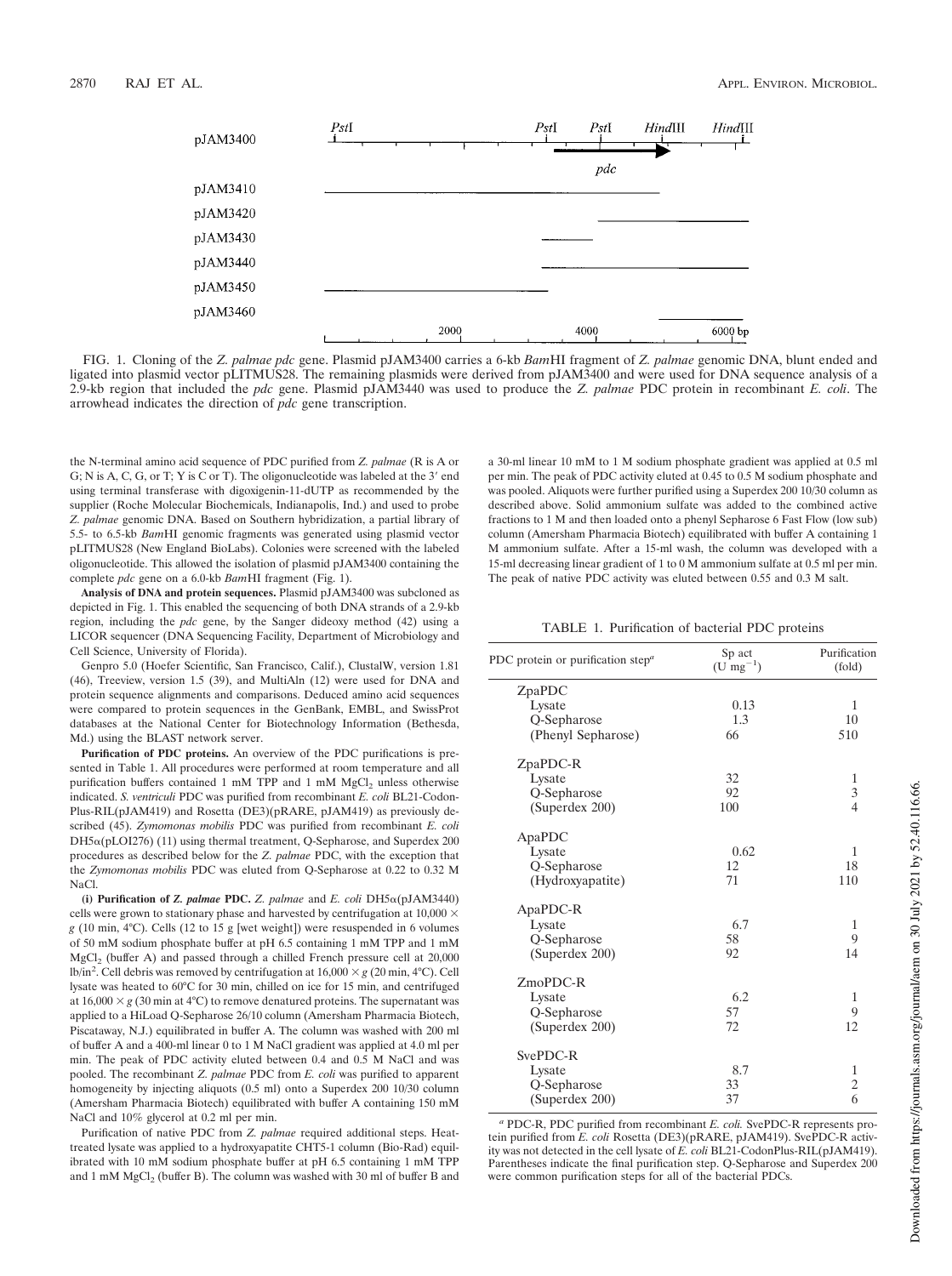**(ii) Purification of** *A. pasteurianus* **PDC.** PDC was purified from *A. pasteurianus* and *E. coli* ER1648(pJAM304) using heat treatment, Q-Sepharose, Superdex 200, and hydroxyapatite as described for the *Z. palmae* PDC, with the following modifications. Cells were passed through a French pressure cell at 30,000 lb/in<sup>2</sup> . The PDC activity, which was eluted at 0.17 to 0.26 M NaCl from the Q-Sepharose column, was pooled and concentrated by dialysis against PEG8000 prior to loading onto the Superdex 200 column.

The *Z. palmae* and *A. pasteurianus* PDCs were stored for up to 1 month in 10% glycerol under liquid nitrogen without loss of activity. The *S. ventriculi* and *Z. mobilis* PDCs were stored at 4°C.

**PDC assay.** Protein concentration was determined using Bradford reagent with bovine serum albumin as the standard (Bio-Rad). PDC activity was measured by the coupled assay with baker's yeast ADH (Sigma-Aldrich, St. Louis, Mo.) as previously described (11). The reaction mixture contained 0.15 mM NADH, 5 mM  $MgCl<sub>2</sub>$ , 0.1 mM TPP, 5 mM pyruvate, and 10 U of ADH in 50 mM sodium citrate buffer at pH 5.0 and was measured at 25°C unless otherwise indicated. One unit of enzyme activity is defined as the amount of enzyme that generates  $1 \mu$ mol of acetaldehyde per min.

**Molecular mass and amino acid sequence determination of the PDC protein.** Subunit molecular masses and enzyme purity were determined by sodium dodecyl sulfate-polyacrylamide gel electrophoresis (SDS-PAGE) using 12% polyacrylamide gels stained with Coomassie blue R-250 (26). Molecular size standards for SDS-PAGE were as follows: phosphorylase b (97.4 kDa), serum albumin (66.2 kDa), ovalbumin (45 kDa), carbonic anhydrase (31 kDa), trypsin inhibitor (21.5 kDa), and lysozyme (14.4 kDa). For the determination of native molecular mass, samples were applied to a Superdex 200 10/30 column equilibrated in 50 mM sodium phosphate buffer at pH 6.5 with 150 mM NaCl. Molecular mass standards included serum albumin (66 kDa), ADH (150 kDa), -amylase (200 kDa), apoferritin (443 kDa), and thyroglobulin (669 kDa).

The N-terminal sequences of the purified PDC proteins were determined after SDS-PAGE and electroblotting of the proteins onto a polyvinylidene difluoride membrane (PVDF-PLUS) (Micron Separations Inc., Westborough, Mass.). Sequences were determined by automated Edman degradation at the Protein Chemistry Core Facility of the University of Florida Interdisciplinary Center for Biotechnology Research.

**Apoenzyme preparation.** Purified PDC (0.75 mg per 0.5 ml) was diluted with 1.5 ml of 50 mM sodium phosphate buffer at pH 9.0 and immediately concentrated eightfold using a Centricon YM30 concentrator (Millipore, Bedford, Mass.). After adjusting the volume to 0.5 ml, the protein was incubated at 25°C for 45 min. PDC was purified from unbound cofactors by application to a Superdex 200 10/30 column equilibrated with 50 mM sodium phosphate buffer at pH 9.0 with 10% glycerol and 150 mM NaCl. Immediately after elution, the apoenzyme was diluted fivefold into 50 mM sodium citrate buffer at pH 5.0, stored at 4°C, and used within 16 h for reconstitution assays. TPP was measured by fluorescence after oxidation to thiochrome diphosphate using  $K_3Fe(CN)_6$  in 15% NaOH (15). Excitation and emission wavelengths were 375 and 430 nm, respectively. For reconstitution, apoenzyme (755 ng) was diluted into 1 ml of 50 mM sodium citrate buffer at pH 5.0 with 1 mM TPP and/or 1 mM MgCl<sub>2</sub>. The mixture was assayed for PDC activity in the same buffer.

**Materials.** Biochemicals were purchased from Sigma-Aldrich. Other organic and inorganic analytical grade chemicals were from Fisher Scientific (Atlanta, Ga.). Restriction endonucleases and DNA-modifying enzymes were from New England BioLabs. Digoxigenin-11-dUTP (2-deoxyuridine-5-triphosphate coupled by an 11-atom spacer to digoxigenin), alkaline phosphatase-conjugated antibody raised against digoxigenin, and nylon membranes for colony and plaque hybridizations were from Roche Molecular Biochemicals. Positively charged nylon membranes for Southern hybridization were from Ambion (Austin, Tex.).

**Nucleotide sequence accession number.** The sequence for the *pdc* gene from pJAM3400 was deposited under GenBank accession number AF474145.

### **RESULTS AND DISCUSSION**

**Pyruvate decarboxylase (***pdc***) operon of** *Z. palmae***.** A 6.0-kb *Bam*HI genomic DNA fragment that hybridized to a *pdc*-specific probe was isolated from *Z. palmae* (Fig. 1). A 1.7-kb *Pst*I-to-*Bam*HI subclone of this fragment (pJAM3440) was found to be required for PDC activity in recombinant *E. coli*. Based on DNA sequence, a 1,668-bp open reading frame (ORF) (55 mol% G+C content) was identified in this region that encoded a putative PDC protein. A canonical Shine-Dal-

garno sequence (GGAGG) was 10 bp upstream of the translation start codon (ATG). In addition, a putative  $-35$  and  $-10$ promoter (TTcACt-N<sub>17</sub>-atTAAT, where N is any nucleotide and uppercase letters match the bacterial promoter consensus) was located 16 to 44 bp upstream of the start codon (18). Downstream (21 bp) of the translation stop codon was a 62-bp sequence predicted to form two stem-loop structures followed by a 16-bp AT-rich region, consistent with  $\rho$ -independent transcription termination (18). Thus, all four bacterial *pdc* genes, including those from *Z. mobilis*, *S. ventriculi*, and *A. pasteurianus*, are predicted to be independently transcribed from a monocistronic operon  $(11, 40, 45)$ .

The deduced PDC protein of *Z. palmae* (ZpaPDC) contained 556 amino acids (including the N-terminal methionine) with an anhydrous molecular mass of 60,113 Da. This is similar to the three other bacterial PDCs, which range from 552 to 568 amino acids and 59,830 to 61,809 Da. The ZpaPDC had a calculated pI of 4.93 analogous to the pI determined experimentally (4.87 to 5.3) for the *Z. mobilis* PDC (7, 33). The relatively high alanine content of ZpaPDC (13.1%) was comparable to that of the gram-negative *Z. mobilis* and *A. pasteurianus* PDCs (ZmoPDC and ApaPDC) but almost twofold higher than that of the gram-positive *S. ventriculi* PDC (SvePDC) (6.9%). Multiple amino acid sequence alignment (Fig. 2) and dendrogram cluster analysis (data not shown) revealed that ZpaPDC was most closely related to ApaPDC (72% identity) and highly related to ZmoPDC (62% identity). All three of the gram-negative PDCs clustered in sequence similarity with the plant PDCs (e.g., *Zea mays* PDC, 39 to 40% identity). In contrast, the gram-positive SvePDC was only 30 to 31% identical to the gram-negative PDCs and instead grouped with the majority of filamentous fungi and yeast PDCs (e.g., *Saccharomyces cerevisiae* PDC1, 38% identity). The N-terminal extension common to PDCs of the plant kingdom was absent from all four of the bacterial PDCs. Residues involved in TPP and Mg2 binding, based on the crystal structures of the *Z. mobilis* and yeast PDCs, were conserved in all four bacterial PDCs. In contrast, residues of the yeast PDC1 (Tyr157 and Arg224) that are likely to be involved in substrate activation, based on binding to the pyruvate analog pyruvamide (29), were only noted in the bacterial SvePDC and not in the remaining three bacterial PDCs.

**Codon usage.** There is considerable interest in using bacterial PDCs to engineer ethanol pathways in a wide variety of organisms (4, 14, 16, 22). Compatible patterns of codon usage are particularly important for functional expression in heterologous systems. A simple tabulation of  $G+C$  content can serve as an initial guide.  $G + C$  contents for these four  $pdc$ genes range from 60% for *A. pasteurianus* to 31% for *S. ventriculi*. The average  $G + C$  content for *E. coli* ORFs is 52%, identical to that for *Z. mobilis pdc* (52%) and similar to that for *Z. palmae pdc* (55%). For most amino acids, patterns of codon usage for these two organisms were quite similar to each other and to *E. coli*. The *Z. palmae pdc* was functionally expressed at high levels (approximately 1/3 of the protein based on activity) in recombinant *E. coli*. The *Z. mobilis pdc* and *A. pasteurianus pdc* were expressed at lower levels (7 to 9% of the protein based on activity) and *S. ventriculi pdc* was poorly expressed in recombinant *E. coli* (less than 0.3% of the protein based on activity) (45). To produce larger amounts of functional recom-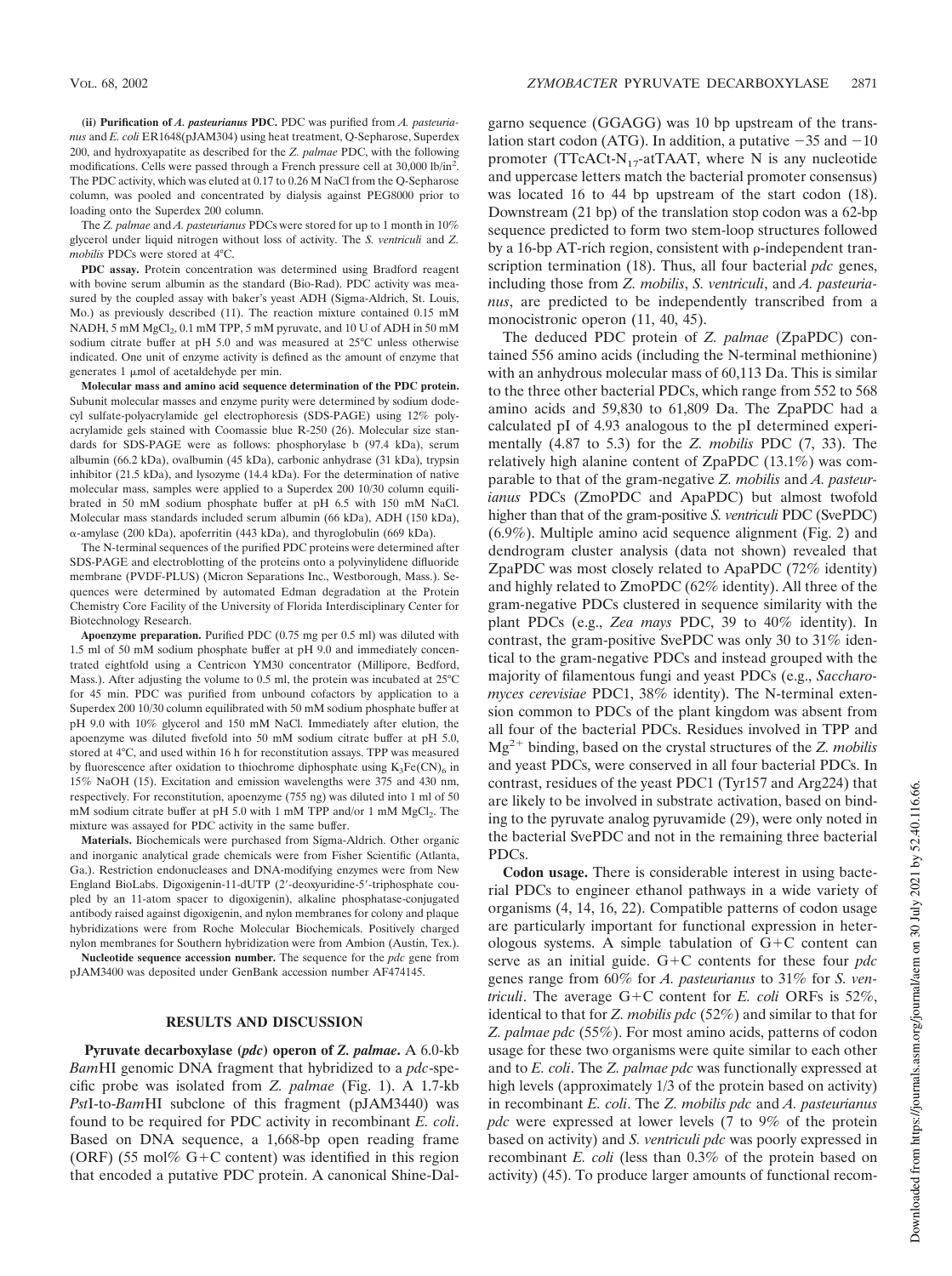| ZpaPDC<br>ApePDC<br>ZmoPDC<br>ZmaPDC<br>ScePDC1<br>SvePDC        | $\mathbf{1}$                       | 1 METLLAGNPANGVAKPTCNGVGALPVANSHAIIATPAAAAATLAPAGADEERRERRAVG                                                                                                                                                                                                                                                                                                                                                                                                                                                        |
|------------------------------------------------------------------|------------------------------------|----------------------------------------------------------------------------------------------------------------------------------------------------------------------------------------------------------------------------------------------------------------------------------------------------------------------------------------------------------------------------------------------------------------------------------------------------------------------------------------------------------------------|
| ZpaPDC<br>ApePDC<br>ZmoPDC<br>ZmaPDC<br>ScePDC1<br>SvePDC        | 15.<br>16<br>16<br>61.<br>17<br>16 | IGLKHHFAVAGDYNLVLLDOLLLNKDMEQVYCCNBLNCG SA GYARARGAAAA WTFSV<br>IGLKHHFAVGGDYNLVLLDOLLLNKDMKQLYCCNBLNCG SA GYARSNGAAAA WTFSV<br>IGLKHHFAVAGDYNLVLLDOLLLNKNMEQVYCCNBLNCG SA GYARARGAAAA WTFSV<br>IGASDVFAVPGDYNLVLLDOLLLNKNMEQVYCCNBLNAG<br>N EIME VPGDYNIGFLDY EDSKD EWVGSGNBLNAG AARGYARIRGF VIETILGV                                                                                                                                                                                                               |
| ZpaPDC<br>ApePDC<br>ZmoPDC<br>ZmaPDC<br>ScePDC1<br>SvePDC        | 75<br>76<br>76<br>121<br>77<br>76. | GA SANAALGGAYAENLEVILISGSPN INDYGTGHILHHTICTID NYOLEWYSH TGAR<br>GALSANAALGGAYAENLEVILISG PNENDOGTGHILHHTICHTD NYOLEWAROVTGAA<br>GALSANAALGGAYAENLEVILISG PNENDYGHILHHTICHTD GOLPODARGITTA<br>GELSANAALTGAYAENLEVICHYGHYSHSOROLLHHTICHT                                                                                                                                                                                                                                                                              |
| ZpaPDC<br>ApePDC<br>ZmoPDC<br>ZmaPDC<br>ScePDC1<br>SvePDC        | 135<br>136                         | BSHVSA SAPAKIDHVIRTALRE KPAYLEIAON A -- GAEGY ROP NSL PSLEVDOT<br>BSHVAHSAPAKIDHVIRTALRE KPAYLEIAONIA -- SE <mark>EGY ROP SSL IS</mark> PEIDHT<br>136 EALYTP APAKIDHVIKTALREKKPVYLEIACNIA--SMPCAAPGPASALFN EASDEA<br>181 ALIANA SARECIDEALAPARISKEV ISK GN AGLERITESRDE PAT GERLSKA<br>181 ALIANA SARECIDEALAPARISKEV IG PAN VD-LNVPAČLLOTPIDŽELKPNDAE<br>136 S <u>PIS</u> TN- <mark>AABBID VDE</mark> SITKVOL <mark>GGLIB</mark> PVLIVS--K-ESEIDEŽKPINLTMRSVEK                                                      |
| ZpaPDC<br>ApePDC<br>ZmoPDC<br>ZmaPDC<br>ScePDC1<br>SvePDC        | 192                                | 193 STTRAVDAA TMLODRONVWWWSKLEAAAABKOAVNLADREGCAVT WAABKGFFPBD<br>194 SLMAAVDAT ALLKNRPAPWWLGSKLRAAMALAATETLADKLOCAVTHWAAKGFFPBD<br>194 SLMAAVPETLKETANRDKVAYLVGSKLRAAGABBAAVKEADALGGAVATMAAAKGFFPBB<br>241 NLEYAVFAAASELAKAVKEVMLGGPKL<br><b>LE</b> EKF <b>Y</b> DVK MASSKGQH LADYE LRYKYSKELE FINEAKIPYNT KITAVSES                                                                                                                                                                                                 |
| ZpaPDC<br>ApePDC<br>ZmoPDC<br>ZmaPDC<br>ScePDC1<br>SvePDC        | 253                                | HPNFRGLYWGEVS EGAOFLVENADA LC PVFNDY TVGWNSWPKGDN WALL TDRVT<br>253 HEADS CONVERVENCE DE AUGUST DE LA PORTA PROVINCIPAL DE LA PROPERTE DE LA PROPERTE DE LA PROPERTE DE LA PROPERTE DE LA PROPERTE DE LA PROPERTE DE LA PROPERTE DE LA PROPERTE DE LA PROPERTE DE LA PROPERTE DE LA PROPERTE D                                                                                                                                                                                                                       |
| ZpaPDC<br>ApePDC<br>ZmoPDC<br>ZmaPDC<br>ScePDC1<br>SvePDC        | 314<br>314<br>361<br>316<br>312    | 313 F <b>ootbee Shot aan Actuur</b> SapsRP----AttoGto Bvlgie <mark>n France (The State State)</mark><br>FRINGER FILM AND REAL EXPRESS TRANSPORTED TO THE REPORT OF THE REAL EXPRESS TRANSPORTED TO THE REAL EXPRESS TRANSPORTED TO THE REAL EXPRESS TRANSPORTED TO THE REAL EXPRESS TRANSPORTED TO THE REAL EXPRESS TRANSPORTED TO THE                                                                                                                                                                               |
| ZpaPDC<br>ApePDC<br>ZmoPDC<br>ZmaPDC<br>ScePDC1<br><b>PAGENC</b> | 369.<br>370.<br>374<br>421<br>374  | TO SPERS THE PASTCDSWENASRVP PGGARVELEMOWCHIGWSVP AFGNAMI<br>INALLISATIC VASTCDSWENAWRVPPAG=ARVELEMOWCHIGWSVP AFGNAMI<br>VPALLISATIC VASTCDSWENASRVPPAGEARVEYPMOWCHIGWSVPAAFGVAMI<br>IKSYL SOFFA VASTCDSWENCRIFERECGYPFOMOKCHIGWSVFATIG<br>্রাষ্ট্রস<br>o is-<br>Apor -<br>AR N<br><b>AEBID</b><br>366 <b>ŽEGRIKPNDV VEBRGTS SGLCNZER BE</b> SSFVGQGS <mark>ANSKGLER TRA</mark> VLGTHELDKSK-                                                                                                                         |
| ZpaPDC<br>ApePDC<br>ZmoPDC<br>ZmaPDC<br>ScePDC1<br>SvePDC        |                                    | <b>V V</b> V<br>V V V<br>$\mathbf{v}$<br>428 — - RHIMAVGDGSFOLTAOBVAOVIRNE PVIIFLINNRGYVIE PAIH - DGPYNYIKNW<br>428 — - QHYMVGDGSFOLTAOBVAOVIRNE PLPVIIFLINNRGYVIE PIH - DGPYNYIKNW<br>433 — - RN <mark>ILAVGDGSFOLTAOBVAOV</mark> IRLKLPVIIFLINNYGYTIE VAIH - DGPYNNIKNW<br>133 ---RNHAMOOSFOLHAOSVAON, REKLEVILEELINNSCYTLEVILLE-DGEYNNIKN<br>433 ---RNHAMOOSFOLHAOSVAON, REKLEVILEELINNSCYTLEVILLE-DGEYNNIKNN<br>434 PKKRVILLE GDGSEOLHAOSKONIRKGIKEYILEKINNSCYTLEVILLE-DGEYNVIKNN<br>434 PKKRVILLESGDGSEOLHVOEVS |
| ZpaPDC<br>ApePDC<br>ZmoPDC<br>ZmaPDC<br>ScePDC1<br>SvePDC        |                                    | 482 OVEEL KTLATER--- TOPTCFRV DEKELAAD EEIN-KGE GIAF BV OD MAAPK                                                                                                                                                                                                                                                                                                                                                                                                                                                     |
| ZpaPDC<br>ApePDC<br>ZmoPDC<br>ZmaPDC<br>ScePDC1<br>SvePDC        |                                    | 538 TL AWGKRVAATNSRKFOA---<br>538 MAVONG VA TN RKTILA--<br>547 E <mark>LVKWGKRVAAANSRKPVNKLL</mark><br>591 ELEENGSRV ANSRPENPQ--<br>548 NAVEQ KLTAATN Q------<br>538 SPROESLF ONNY-------                                                                                                                                                                                                                                                                                                                            |

FIG. 2. Multiple amino acid sequence alignment of the deduced PDC protein of *Z. palmae* aligned with selected PDC proteins. Functionally conserved (black highlight) and semiconserved (gray highlight) amino acid residues are indicated. Dashes indicate gaps introduced in alignment.  $\dot{\bullet}$ , residues within 0.4 nm of the Mg<sup>2+</sup> and TPP binding sites of the yeast and *Z. mobilis* PDC proteins; ■, yeast PDC1 residues forming hydrogen bonds with pyruvamide. Double underlined residues are conserved among TPP-dependent enzymes. Abbreviations and GenBank or SwissProt accession numbers: Zpa, *Z. palmae*, this study; Apa, *A. pasteurianus*, AR368435; Sce, *S. cerevisiae*, P06169; Sve, *S. ventriculi*, AF354297; Zma, *Z. mays*, P28516; Zmo, *Z. mobilis*, P06672.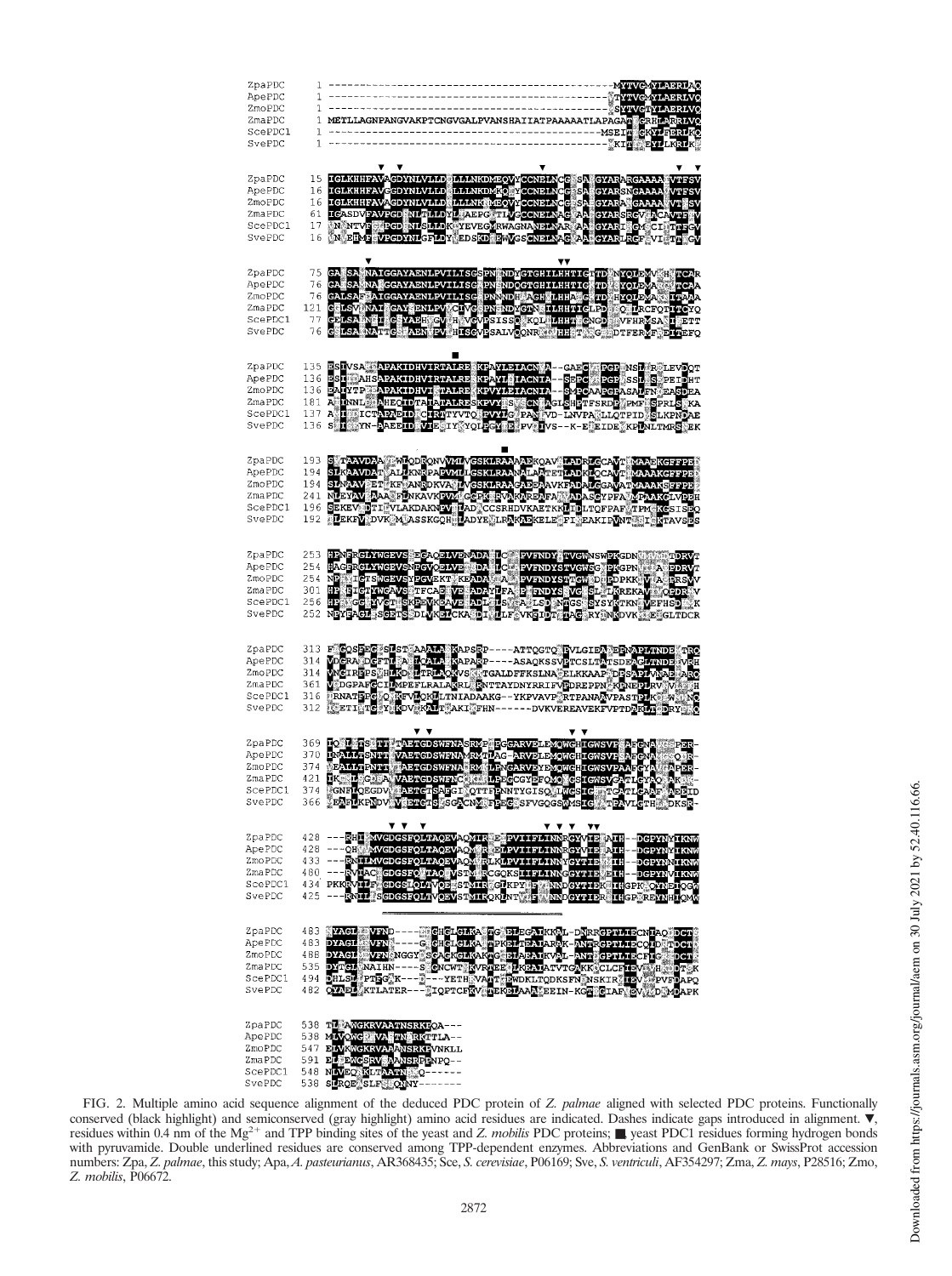binant *S. ventriculi* PDC, the use of a modified *E. coli* host containing additional tRNA genes for rare codons such as AGA (arginine), GGA (glycine), AUA (isoleucine), and CUA (leucine) proved essential for high-level protein production (almost 1/4 of the protein based on activity) (Table 2) (45). The pattern of codon usage in *S. ventriculi pdc* may prove particularly useful for the genetic engineering of an ethanol pathway in low-G+C gram-positive bacteria as illustrated by the comparison to *Bacillus subtilis* ORFs (Table 2). In contrast, *A. pasteurianus pdc* may be the best choice for engineering a homo-ethanol pathway into high- $G+C$  cellulolytic bacteria such as *Thermobifida* sp. (23) or *Cellulomonas* sp. (35).

**Biochemical properties.** An overview of the purification of the four bacterial PDC proteins is presented in Table 1. ZpaPDC was purified to homogeneity from *Z. palmae* and recombinant *E. coli*. For comparison, the three other bacterial PDCs were purified from recombinant *E. coli*. PDC was also purified from *A. pasteurianus*. In general, purification of the native PDCs required additional steps (i.e., phenyl Sepharose and hydroxyapatite chromatography). This was due to the 10 to 250-fold lower levels of PDC activity of native lysate than of that of recombinant cell lysate. All of the PDC proteins had subunit molecular masses of 55 to 60 kDa, as estimated by reducing SDS-PAGE, which were consistent with the masses calculated from the deduced protein sequences.

The N-terminal amino acid sequence of PDC purified from *Z. palmae* (MYTVGMYLAE) was identical to the sequence deduced from the gene and included the N-terminal methionine. Previous studies have demonstrated that the PDC purified from *S. ventriculi* also retains the N-terminal methionine which is amino to a lysine residue (28, 45). In contrast, the N-terminal sequence of PDC purified from *A. pasteurianus* (TYTVGMYLAERL) lacked an N-terminal methionine, suggesting cleavage by a native methionine aminopeptidase. The PDC purified from *Z. mobilis* also appears to be cleaved to expose an N-terminal serine (34). These results are consistent with the highly conserved substrate specificity of methionine aminopeptidases which is dictated by the  $P_1'$  residue (5). The N-terminal methionine is only removed if the second residue is small and uncharged. This substrate preference is opposite to the "N-end rule" for protein degradation (47).

**Thermostability and temperature optima.** Previous studies have revealed that the ZmoPDC is thermostable after heating cell lysate to 60°C in the presence of cofactors (TPP and  $Mg^{2+}$ ) (11). To further address this phenomenon, activity of the purified bacterial PDCs was analyzed at 25°C after exposure to various temperatures in the presence of saturating cofactors (Fig. 3). All three gram-negative PDCs were relatively thermostable and retained 60 to 100% activity after heating to 60°C for 30 min. In contrast, the SvePDC was completely inactivated after exposure to temperatures of 50°C or higher. Although amino acid composition cannot be used as a universal guide to thermostability (30, 31, 48), it is interesting that the three thermostable PDCs contained higher levels of alanine and cysteine and lower levels of phenylalanine. These changes are consistent with an increase in thermostability based on compositional comparisons of homologous enzymes (2, 31). Increased levels of alanine may stabilize gram-negative PDC proteins at high temperature by facilitating the formation of helices and a more compact protein core.

Further analysis of the thermostable PDCs from the gramnegative bacteria revealed an over 2.5-fold increase in activity when assayed at their temperature optimum of 60°C compared to room temperature. Based on Arrhenius plots, these enzymes were estimated to have activation enthalpy in the range of 12.6 to 14.2 kJ  $\cdot$  mol<sup>-1</sup> and entropy values of  $-92.8$  to  $-98.2$  $J \cdot mol^{-1} \cdot K^{-1}$ .

**Quaternary structure.** The ZmoPDC associates as a tetramer of 240 kDa even after removal of the cofactors TPP and  $Mg^{2+}$  (15). Likewise, the SvePDC and ZpaPDC associated as tetramers of 240 kDa even after cofactor dissociation (data not shown). Interestingly, the ApaPDC formed both tetramers and octamers (224 and 447 kDa) of similar specific activity and dissociated into dimers (120 kDa) after cofactor extraction. Activity and tetrameric configuration of the ApaPDC apoenzyme was fully restored after addition of  $Mg^{2+}$  and TPP, with half-saturation constants of 3.1 and 5.8  $\mu$ M and Hill constants of 1.17 and 1.22, respectively. The tetrameric configuration observed for all four bacterial PDCs is consistent with the quaternary structure of the majority of eukaryotic PDCs. However, similar to ApaPDC, higher-order structures have been observed for the PDC from the filamentous fungus *Neurospora crassa*, which associates as a homopolymeric filament of 8 to 10 nm (1). Likewise, in plants (maize, pea, and wheat germ) PDC forms complexes up to 1 MDa (24, 27, 32). The dissociation of ApaPDC into dimers after removal of the cofactors is also consistent with eukaryotic PDCs (25).

**pH dependence and kinetic constants.** Significant differences in pH optima were observed for the bacterial PDC proteins. The ZpaPDC was most active at pH 5.5 to 6.0 (Fig. 4), similar to ZmoPDC, which has a pH optimum of 6.0 (34). The pH optimum of ApaPDC, however, was significantly lower than that observed for the other two gram-negative PDCs and ranged from 5.0 to 5.5 (Fig. 4). The pH optimum for the gram-positive SvePDC (pH 6.3 to 7.6) has been shown to be much broader and more neutral than the gram-negative PDCs (28). This suggests that there are differences in the conformation and/or composition of charged residues at or near the active site.

The eukaryotic PDCs and bacterial SvePDC exhibit positive cooperative kinetics in the presence of the substrate pyruvate (25, 28). The ZpaPDC and ApaPDC, however, exhibited normal Michaelis-Menten kinetics, with *K<sup>m</sup>* values of 0.2 to 0.4 mM for pyruvate and  $k_{\rm cat}$  values of 20,500 to 30,500  $\rm min^{-1}$  (pH optimum, 25°C) (Table 3). The lack of allosteric control with respect to pyruvate which was observed for these gram-negative PDC enzymes is similar to that established for the highly related PDC from *Z. mobilis* (7, 9, 34). As a further comparison, the kinetic constants of all four bacterial PDC proteins were determined at their pH optimum as well as at pH 7.0 (Table 3). This approach was chosen to analyze the bacterial PDC enzymes to more closely reflect the neutral cytosol of recombinant hosts used previously for high-level ethanol production (e.g., *E. coli*, *Erwinia* spp.). These modest pH changes had only a slight effect on the maximum rate of the reaction for all four bacterial PDC proteins. In contrast, pH significantly influenced the affinity of the gram-negative PDCs for pyruvate. Most notably, an over 13-fold increase in *K<sup>m</sup>* was observed when ApaPDC was shifted from its pH optimum to neutral conditions.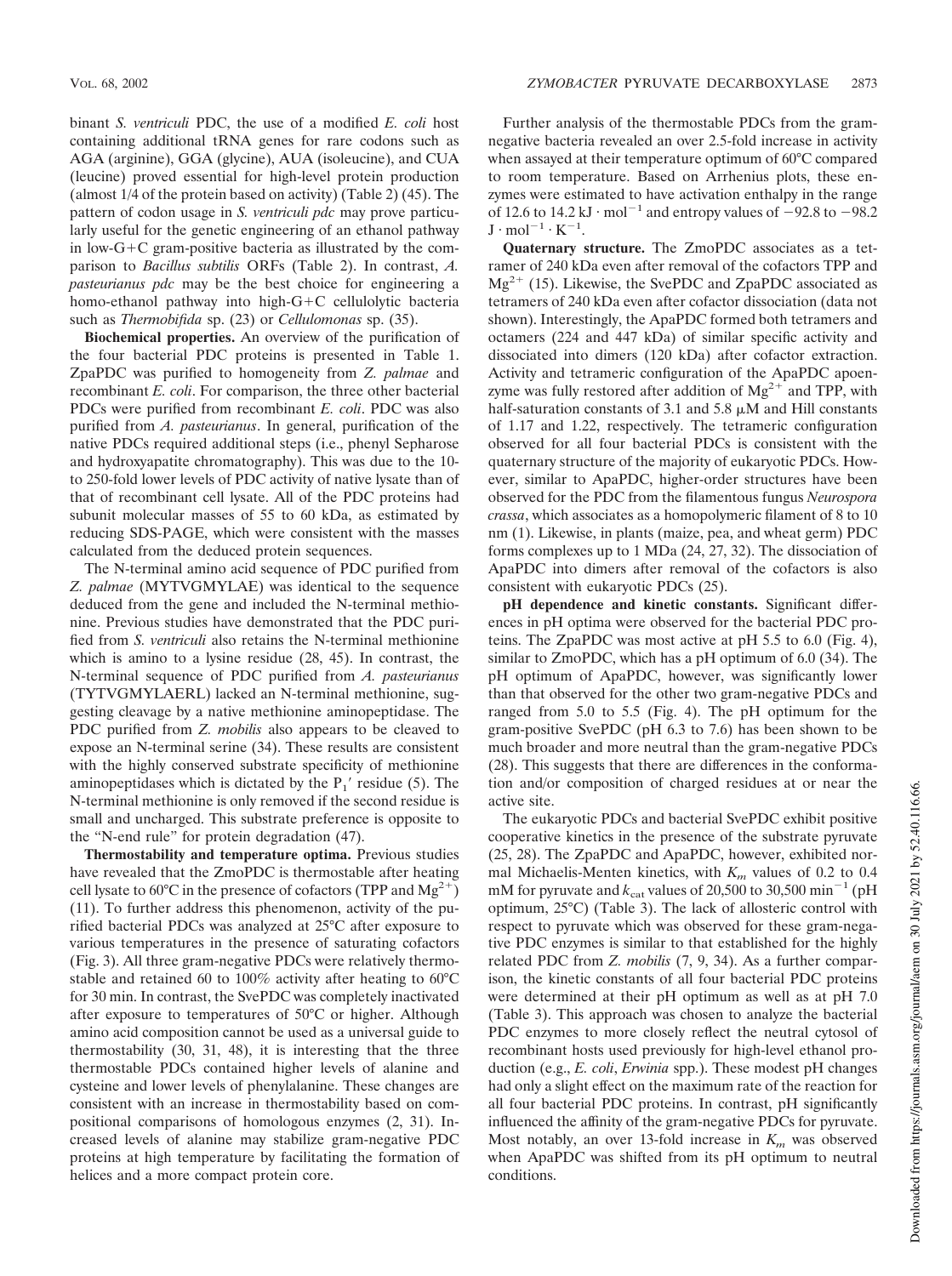TABLE 2. Codon usage of bacterial *pdc* genes compared to the *E. coli* K-12 and *B. subtilis* genomes*<sup>a</sup>*

|                               |                   | Frequency of codon per thousand bases (% codon usage per amino acid) |                      |                                |                       |                        |                              |
|-------------------------------|-------------------|----------------------------------------------------------------------|----------------------|--------------------------------|-----------------------|------------------------|------------------------------|
| Amino acid                    | $\text{Codon}^b$  | Z. palmae pdc                                                        | A. pasteurianus pdc  | Z. mobilis<br>pdc              | S. ventriculi pdc     | E. coli K-12<br>genome | <b>B.</b> subtilis<br>genome |
| Ala                           | GCA               | 41.3 (32)                                                            | 17.9(14)             | 31.6 (21)                      | 32.5 (47)             | 20.1 (21)              | 21.7 (28)                    |
|                               | GCC               | 39.5 (30)                                                            | 73.5(56)             | 31.6 (21)                      | 0(0)                  | 25.5(27)               | 15.8 (21)                    |
|                               | GCG               | 3.6(03)                                                              | 30.5(23)             | 10.5(07)                       | 1.8(03)               | 33.6 (36)              | 20.2 (26)                    |
|                               | GCU               | 46.7 (36)                                                            | 9.0(07)              | 75.6 (51)                      | 34.4 (50)             | 15.3(16)               | 19.0(25)                     |
| Arg                           | AGA               | 0(0)                                                                 | 0(0)                 | 0(0)                           | 39.8 (100)            | 2.1(04)                | 10.6(26)                     |
|                               | AGG               | 0(0)                                                                 | 1.8(04)              | 0(0)                           | 0(0)                  | 1.2(02)                | 3.9(09)                      |
|                               | CGC               | 23.3(50)                                                             | 28.7 (64)            | 14.1 (47)                      | 0(0)                  | 22.0(40)               | 8.6 (21)                     |
|                               | CGG               | 0(0)                                                                 | 5.4 (12)             | 1.8(06)                        | 0(0)                  | 5.4(10)                | 6.5(16)                      |
|                               | <b>CGU</b>        | 23.3 (50)                                                            | 9.0(20)              | 14.1 (47)                      | 0(0)                  | 20.9(38)               | 7.6(18)                      |
|                               | <b>CGA</b>        | 0(0)                                                                 | 0(0)                 | 0(0)                           | 0(0)                  | 3.6(07)                | 4.1(10)                      |
| Asn                           | AAC               | 41.3 (77)                                                            | 32.3 (67)            | 49.2 (82)                      | 19.9(42)              | 21.7(55)               | 17.3(44)                     |
|                               | AAU               | 12.6(23)                                                             | 16.1(33)             | 10.5(18)                       | 27.1 (58)             | 17.7(45)               | 22.1 (56)                    |
| Asp                           | GAC               | 37.7 (78)                                                            | 32.3(67)             | 22.8 (54)                      | 3.6(07)               | 19.1(37)               | 18.8 (36)                    |
|                               | GAU<br>UGC        | 10.8(22)<br>10.8(60)                                                 | 16.1(33)<br>32.3(67) | 19.3 (46)                      | 47.0 (93)             | 32.1 (63)              | 33.0 (64)                    |
| Cys                           | UGU               | 7.2(40)                                                              |                      | 10.5(85)                       | 1.8(20)               | 6.5(56)                | 4.3(55)                      |
| Gln                           | CAA               | 9.0(25)                                                              | 16.1(33)<br>3.6(11)  | 1.8(15)<br>0(0)                | 7.2(80)<br>28.9 (100) | 5.2(44)<br>15.3(35)    | 3.6(45)<br>19.8(51)          |
|                               | CAG               | 26.9(75)                                                             | 28.7(89)             | 17.6(100)                      | 0(0)                  | 28.8 (65)              | 18.7 (49)                    |
| Glu                           | GAA               | 61.0(87)                                                             | 43.0(80)             | 63.3 (92)                      | 85.0 (94)             | 39.4 (69)              | 48.9 (68)                    |
|                               | GAG               | 9.0(13)                                                              | 10.8(20)             | 5.3(08)                        | 5.4(06)               | 17.8 (31)              | 23.1 (32)                    |
| Gly                           | GGA               | 1.8(02)                                                              | 3.6(05)              | 1.8(02)                        | 50.6 (72)             | 8.0(11)                | 21.7 (31)                    |
|                               | GGC               | 35.9 (44)                                                            | 64.5 (82)            | 19.3(24)                       | 0(0)                  | 29.6 (40)              | 23.4 (34)                    |
|                               | GGG               | 0(0)                                                                 | 3.6(05)              | 0(0)                           | 0(0)                  | 11.1(15)               | 11.2(16)                     |
|                               | GGU               | 44.9 (54)                                                            | 7.2(09)              | 59.8 (74)                      | 19.9(28)              | 24.7 (34)              | 12.8(19)                     |
| His                           | CAC               | 14.4 (67)                                                            | 10.8(43)             | 12.3(58)                       | 3.6(22)               | 9.7(43)                | 7.5(33)                      |
|                               | CAU               | 7.2(33)                                                              | 14.3(57)             | 8.8 (42)                       | 12.7(78)              | 12.9(57)               | 15.2(67)                     |
| <b>Ile</b>                    | AUA               | 0(0)                                                                 | 0(0)                 | 0(0)                           | 39.8 (56)             | 4.4(07)                | 9.3(13)                      |
|                               | AUC               | 55.7 (89)                                                            | 34.1 (66)            | 36.9(78)                       | 9.0(13)               | 25.1(42)               | 27.0 (37)                    |
|                               | <b>AUU</b>        | 7.2(11)                                                              | 17.9(34)             | 10.5(22)                       | 21.7 (31)             | 30.3(51)               | 36.8(50)                     |
| Leu                           | <b>CUA</b>        | 7.2(09)                                                              | 0(0)                 | 0(0)                           | 7.2(09)               | 3.9(04)                | 4.9(05)                      |
|                               | <b>CUC</b>        | 5.4(07)                                                              | 9.0(08)              | 19.3(22)                       | 0(0)                  | 11.1(10)               | 10.8(11)                     |
|                               | CUG               | 59.2 (73)                                                            | 69.9 (64)            | 33.4 (38)                      | 0(0)                  | 52.6 (50)              | 23.1 (24)                    |
|                               | <b>CUU</b>        | 3.6(04)                                                              | 10.8(10)             | 15.8 (18)                      | 14.5(18)              | 11.0(10)               | 23.0 (24)                    |
|                               | UUA               | 0(0)                                                                 | 0(0)                 | 1.8(02)                        | 59.7 (73)             | 13.9(13)               | 19.1(20)                     |
|                               | <b>UUC</b>        | 5.4(07)                                                              | 19.3(18)             | 17.6(20)                       | 0(0)                  | 13.7(13)               | 15.3(16)                     |
| Lys                           | AAA               | 26.9 (94)                                                            | 12.5(35)             | 35.1 (56)                      | 63.3 (92)             | 33.6 (76)              | 49.1 (70)                    |
|                               | AAG               | 1.8(06)                                                              | 23.3(65)             | 28.1 (44)                      | 5.4(08)               | 10.3(24)               | 20.8 (30)                    |
| Met                           | AUG               | 26.9 (100)                                                           | 26.9 (100)           | 21.1 (100)                     | 27.1 (100)            | 27.9 (100)             | 26.9 (100)                   |
| Phe                           | <b>UUC</b>        | 23.3(87)                                                             | 19.7 (78)            | 28.1 (89)                      | 18.1 (38)             | 16.6(43)               | 14.2 (32)                    |
| Pro                           | UUU<br><b>CCA</b> | 3.6(13)                                                              | 5.4 (22)             | 3.5(11)                        | 28.9 (62)             | 22.3 (57)              | 30.2 (68)                    |
|                               | <b>CCC</b>        | 1.8(04)<br>1.8(04)                                                   | 1.8(04)<br>21.5(50)  | 5.3(11)<br>3.5(07)             | 18.1(67)<br>0(0)      | 8.4 (19)<br>5.5(12)    | 7.0(19)<br>3.3(09)           |
|                               | <b>CCG</b>        | 30.5(74)                                                             | 14.3(33)             | 28.1 (59)                      | 1.8(07)               | 23.2(53)               | 16.1(44)                     |
|                               | <b>CCU</b>        | 7.2(17)                                                              |                      | 5.4(13)<br>10.5(22)<br>7.2(27) | 7.0(16)               | 10.6(29)               |                              |
| Ser                           | <b>AGC</b>        | 12.6(26)                                                             | 19.7 (35)            | 15.8(37)                       | 12.7(20)              | 16.1(28)               | 14.2(23)                     |
|                               | AGU               | 1.8(04)                                                              | 0(0)                 | 5.3(13)                        | 12.7(20)              | 8.8(15)                | 6.6(10)                      |
|                               | <b>UCA</b>        | 3.6(07)                                                              | 7.2(13)              | 1.8(04)                        | 32.5(50)              | 7.2(12)                | 14.8(23)                     |
|                               | <b>UCC</b>        | 9.0(19)                                                              | 19.7(35)             | 14.1 (33)                      | 0(0)                  | 8.6(15)                | 8.1(13)                      |
|                               | UCG               | 1.8(04)                                                              | 7.2(13)              | 0(0)                           | 0(0)                  | 8.9(15)                | 6.4(10)                      |
|                               | UCU               | 19.7(41)                                                             | 1.8(03)              | 5.3(13)                        | 7.2(11)               | 8.5(15)                | 12.9(21)                     |
| Thr                           | ACA               | 5.4(09)                                                              | 10.8(16)             | 0(0)                           | 34.4 (53)             | 7.1(13)                | 22.3(41)                     |
|                               | ACC               | 19.7(34)                                                             | 30.5(45)             | 28.1(62)                       | 0(0)                  | 23.4(43)               | 8.6(16)                      |
|                               | <b>ACG</b>        | 10.8(19)                                                             | 23.3(34)             | 10.5(23)                       | 0(0)                  | 14.4(27)               | 14.6(27)                     |
|                               | ACU               | 21.5(38)                                                             | 3.6(05)              | 7.0(15)                        | 30.7(47)              | 9.0(17)                | 8.7(16)                      |
| Trp                           | <b>UGG</b>        | 16.2(100)                                                            | 12.5(100)            | 12.3(100)                      | 5.4(100)              | 15.2(100)              | 10.3(100)                    |
| Tyr                           | <b>UAC</b>        | 18.0(59)                                                             | 14.3(47)             | 12.3(32)                       | 7.2(18)               | 12.2(43)               | 12.0(35)                     |
|                               | <b>UAU</b>        | 12.6(41)                                                             | 16.1(53)             | 26.4 (68)                      | 32.5(82)              | 16.2(57)               | 22.6(65)                     |
| Val                           | GUA               | 14.4(20)                                                             | 7.2(10)              | 0(0)                           | 36.2(46)              | 10.9(15)               | 13.4(20)                     |
|                               | <b>GUC</b>        | 34.1(49)                                                             | 23.3(32)             | 31.6(40)                       | 0(0)                  | 15.3(22)               | 17.3(26)                     |
|                               | <b>GUG</b>        | 3.6(05)                                                              | 26.9(38)             | 5.3(07)                        | 0(0)                  | 26.4(37)               | 17.7(26)                     |
|                               | GUU               | 18.0(26)                                                             | 14.3(20)             | 42.2(53)                       | 43.4 (54)             | 18.3(26)               | 19.2(28)                     |
| Coding DNA<br>mol%<br>$G + C$ |                   | 55                                                                   | 60                   | 52                             | 31                    | 52                     | 44                           |

*<sup>a</sup>* GenBank accession numbers are as follows: *A. pasteurianus pdc*, AF368435; *Z. palmae pdc*, AF474145; *Z. mobilis*, M15393; *S. ventriculi*, AF354297. *b* Stop codons are not included.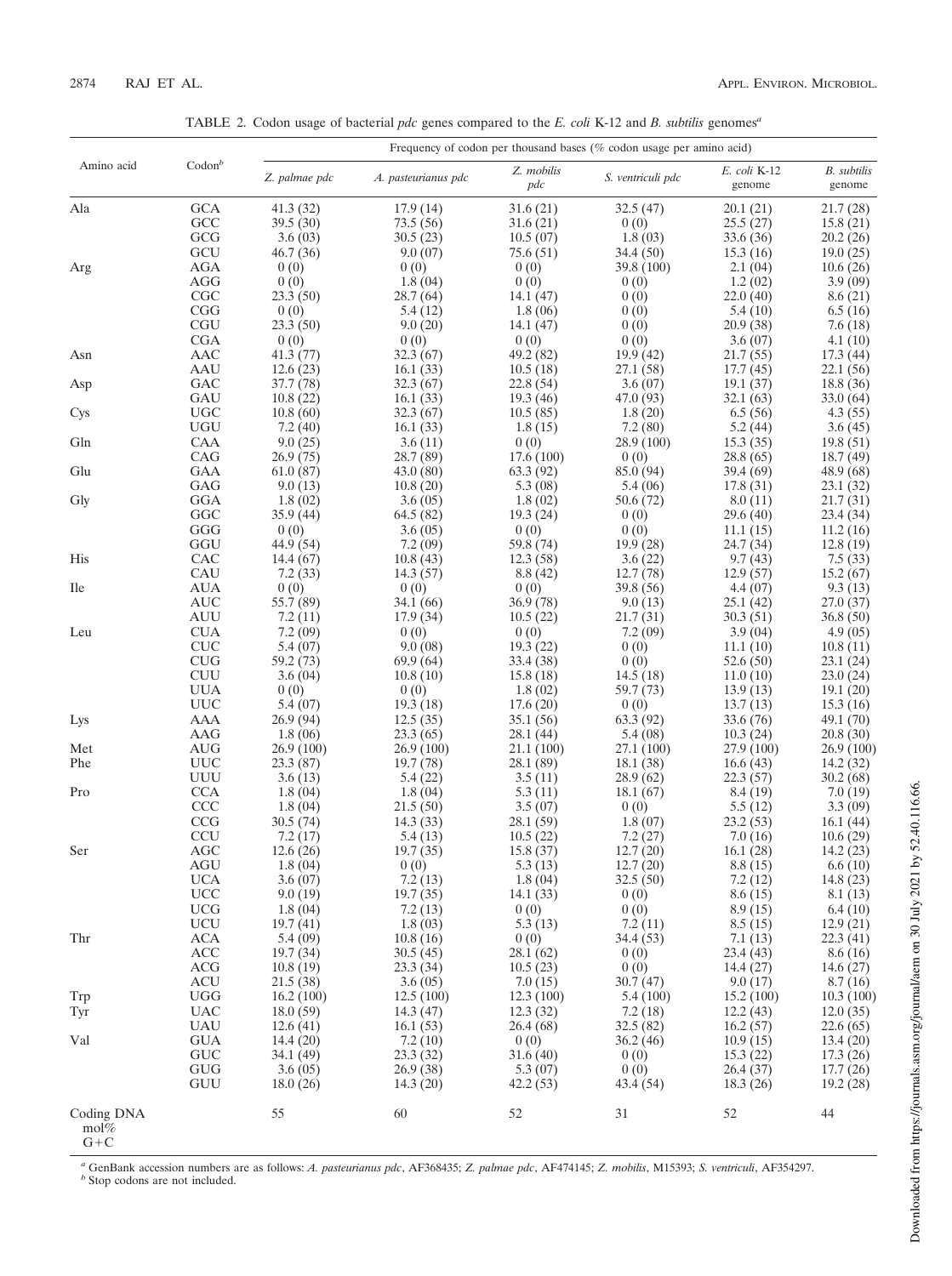

FIG. 3. Thermostability of bacterial PDC enzymes. Recombinant ZmoPDC ( $\bullet$ ), ZpaPDC ( $\bullet$ ), ApaPDC ( $\circ$ ), and SvePDC ( $\Box$ ) proteins were preincubated at the temperatures indicated in 50 mM sodium citrate buffer at pH 5.0 with 1 mM TPP and 1 mM  $MgCl<sub>2</sub>$  for 30 min, cooled to 0°C, and assayed for residual activity at 25°C in the same buffer. 100% is the activity after preincubation at 0°C. SvePDC was purified from recombinant *E. coli* BL21-CodonPlus-RIL(pJAM419).

These results suggest that all three gram-negative PDCs have an amino acid residue(s) that enables the enzyme to more efficiently bind pyruvate when protonated (at the pH optimum) than when deprotonated (neutral pH). However, the protonated state of this residue does not influence the overall rate of decarboxylation. Since the changes in *K<sup>m</sup>* for the gram-negative PDCs were observed for pH values of 5 to 7, it is possible that the residue involved in modulating substrate binding for all three enzymes is a histidine. The  $pK_a$  for free histidine is 6.04, whereas the  $pK_a$  for pyruvate as well as the other ionizable amino acid residues (i.e., Asp, Glu, Lys, and Arg) does not fall within this pH range. Protonation of one or more histidines may be necessary to facilitate substrate binding by forming an ion pair with the carboxyl group of pyruvate or by making the active site more substrate accessible. It is also possible that a



FIG. 4. Effect of pH on activity of recombinant bacterial PDC enzymes ZpaPDC  $\overrightarrow{(\bullet)}$  and ApaPDC  $\overrightarrow{(\bullet)}$  and native enzymes ZpaPDC (O) and ApaPDC ( $\square$ ). Activity was measured at 25°C in 50 mM sodium citrate buffer from pH 4.0 to 5.0 and in 50 mM sodium phosphate buffer from pH 5.5 to 8.0. 100% is the activity at optimal pH.

TABLE 3. Kinetic parameters of recombinant bacterial PDC enzymes

| Enzyme     | Type of<br>kinetics <sup>a</sup> | pH optimum  | $K_m$ (mM [pH]) | $V_{\text{max}}$ (U<br>per mg of<br>protein<br>[ <i>pH</i> ]) |
|------------|----------------------------------|-------------|-----------------|---------------------------------------------------------------|
| ZpaPDC     | N                                | $5.5 - 6.0$ | 0.24(6.0)       | 130(6.0)                                                      |
|            |                                  |             | 0.71(7.0)       | 140(7.0)                                                      |
| ApaPDC     | N                                | $5.0 - 5.5$ | 0.39(5.0)       | 97(5.0)                                                       |
|            |                                  |             | 5.1(7.0)        | 79 (7.0)                                                      |
| ZmoPDC     | N                                | 6.0         | 0.43(6.0)       | 100(6.0)                                                      |
|            |                                  |             | 0.94(7.0)       | 78 (7.0)                                                      |
| $SvePDC^b$ | S                                | $6.3 - 6.7$ | 5.7(6.5)        | 45(6.5)                                                       |
|            |                                  |             | 4.0(7.0)        | 35(7.0)                                                       |
|            |                                  |             |                 |                                                               |

*<sup>a</sup>* N, normal Michaelis-Menten kinetics; S, sigmoidal kinetics.

*b* SvePDC was purified from *E. coli* Rosetta (DE3) (pRARE, pJAM419).

different residue(s) is involved in modulating substrate binding; however, its  $pK_a$  is modified by the protein environment.

The PDC enzyme of *Z. mobilis* has been under intense biochemical and structural investigation. The effect of pH on  $k_{\text{cat}}/K_m$  compared to  $k_{\text{cat}}$  has been well documented for this enzyme by titration curves, with  $\rm pK_a$  values estimated at 6.23 to 6.45 for the residue involved in modulating substrate binding (21, 43). The deprotonation of His113 has been suggested to lead to conformational changes that result in a flexible loop (residues 105 to 112) to close over the active site during catalysis (43). Both His113 and His114 are conserved in all PDC proteins that have been characterized. Thus, His113 is a logical candidate for the observed pH-dependent changes in  $K<sub>m</sub>$  observed for all three gram-negative PDCs. However, five crucial residues with ionizable side chains protruding into the active site of *Z. mobilis* PDC (Asp27, Glu50, His113, His114, and Glu473) were modified to residues that were nonionizable or had altered  $pK_a$  values (21). The pH dependence of  $k_{cat}/K_m$ was relatively unaffected by these modifications, suggesting that these residues, including His113, may not be involved. Interestingly, in this same study modification of His113 to a residue with significantly higher  $pK_a$  value (i.e., Arg and Lys) increased the affinity of ZmoPDC for pyruvate over 20-fold. This result reinforces the existing notion that the positively charged form of His113 keeps the active site open for substrate binding.

**Conclusions.** This study establishes the presence of a functional PDC gene in *Z. palmae.* Together with ADH, this PDC is presumed to function as the primary ethanol pathway in *Z. palmae*. Based on primary amino acid sequence, PDC from *Z. palmae* was highly related to the two other PDCs from the gram-negative bacteria and to plants. The four known bacterial PDC enzymes were purified and compared. All respective genes were expressed as active recombinant enzymes in *E. coli*. Efficient functional expression of *S. ventriculi pdc* required additional tRNA genes. Purified *Z. palmae* PDC exhibited the highest specific activity and lowest  $K_m$  for pyruvate. Only the PDCs from gram-negative bacteria (*Z. palmae*, *Z. mobilis*, and *A. pasteurianus*) were thermostable, which is useful during purification. Thermostability was correlated with higher levels of alanine and cysteine and lower levels of phenylalanine. The three gram-negative PDCs displayed Michaelis-Menten kinetics and a relatively high affinity for pyruvate (0.2 to 0.4 mM) at